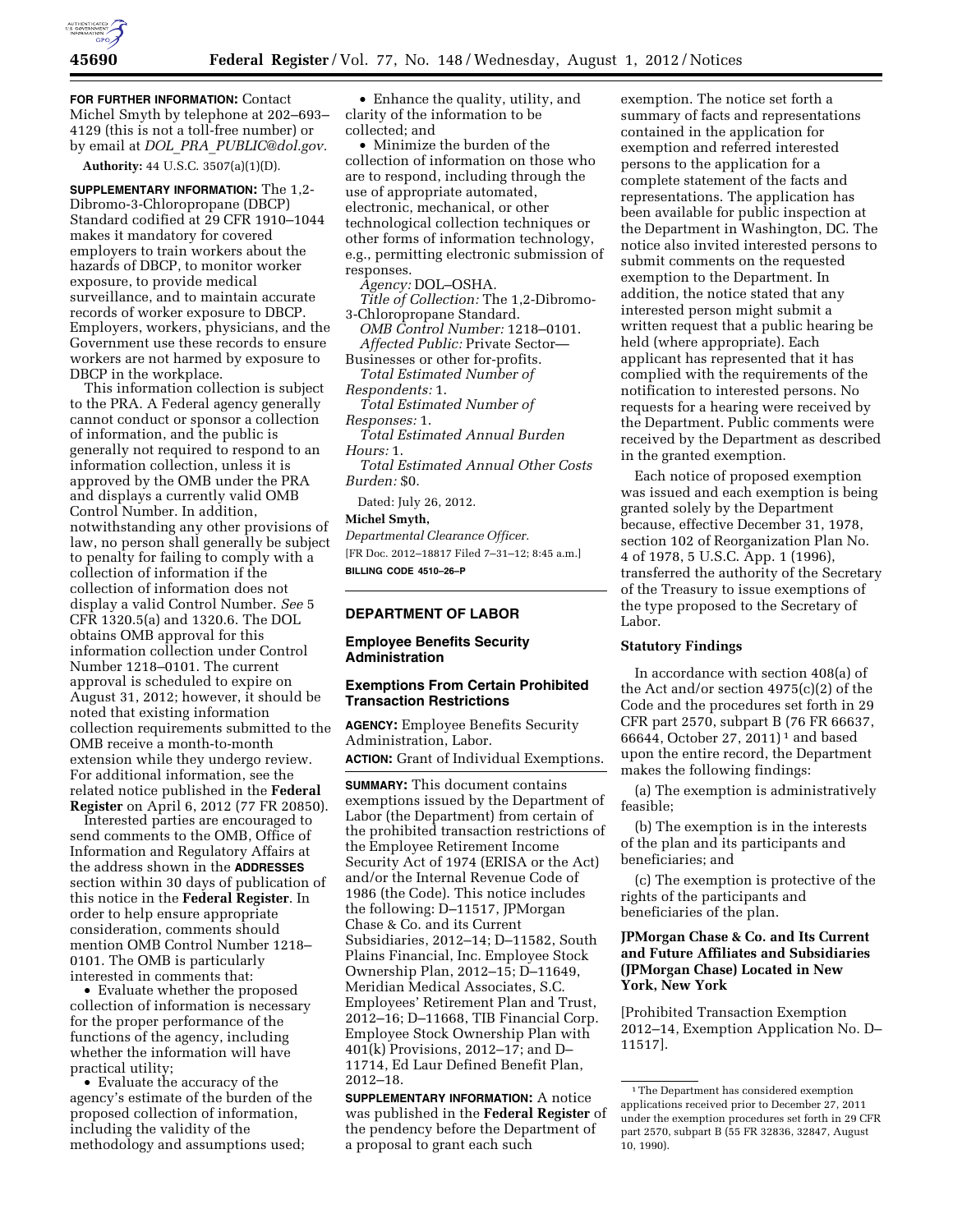### **Exemption**

# *Section I. Sales of Auction Rate Securities From Plans to JPMorgan Chase: Unrelated to a Settlement Agreement*

The restrictions of section  $406(a)(1)(A)$  and (D) and section 406(b)(1) and (2) of the Act and the sanctions resulting from the application of section 4975 of the Code, by reason of section  $4975(c)(1)(A)$ , (D), and (E) of the Code, shall not apply, effective February 1, 2008, to the sale by a Plan (as defined in section V(e)) of an Auction Rate Security (as defined in section V(c)) to JPMorgan Chase, where such sale (an Unrelated Sale) is unrelated to, and not made in connection with, a Settlement Agreement (as defined in section V(f)), provided that the conditions set forth in section II have been met.<sup>2</sup>

## *Section II. Conditions Applicable to Transactions Described in Section I*

(a) The Plan acquired the Auction Rate Security in connection with brokerage or advisory services provided by JPMorgan Chase;

(b) The last auction for the Auction Rate Security was unsuccessful;

(c) Except in the case of a Plan sponsored by JPMorgan Chase for its own employees (a JPMorgan Chase Plan), the Unrelated Sale is made pursuant to a written offer by JPMorgan Chase (the Offer) containing all of the material terms of the Unrelated Sale, including, but not limited to the most recent rate information for the Auction Rate Security (if reliable information is available). Either the Offer or other materials available to the Plan provide the identity and par value of the Auction Rate Security. Notwithstanding the foregoing, in the case of a pooled fund maintained or advised by JPMorgan Chase, this condition shall be deemed met to the extent each Plan invested in the pooled fund (other than a JPMorgan Chase Plan) receives written notice regarding the Unrelated Sale, where such notice contains the material terms of the Unrelated Sale, including, but not limited to, the material terms described in the preceding sentence;

(d) The Unrelated Sale is for no consideration other than cash payment against prompt delivery of the Auction Rate Security;

(e) The sales price for the Auction Rate Security is equal to the par value of the Auction Rate Security, plus any accrued but unpaid interest or dividends; 3

(f) The Plan does not waive any rights or claims in connection with the Unrelated Sale;

(g) The decision to accept the Offer or retain the Auction Rate Security is made by a Plan fiduciary or Plan participant or IRA owner who is independent (as defined in section V(d)) of JPMorgan Chase. Notwithstanding the foregoing: (1) in the case of an individual retirement account (an IRA, as described in section V(e) below) which is beneficially owned by an employee, officer, director or partner of JPMorgan Chase, or a relative of any such persons, the decision to accept the Offer or retain the Auction Rate Security may be made by such employee, officer, director, partner, or relative; or (2) in the case of a JPMorgan Chase Plan or a pooled fund maintained or advised by JPMorgan Chase, the decision to accept the Offer may be made by JPMorgan Chase after JPMorgan Chase has determined that such purchase is in the best interest of the JPMorgan Chase Plan or pooled fund; 4

(h) Except in the case of a JPMorgan Chase Plan or a pooled fund maintained or advised by JPMorgan Chase, neither JPMorgan Chase nor any affiliate exercises investment discretion or renders investment advice within the meaning of 29 CFR 2510.3–21(c) with respect to the decision to accept the Offer or retain the Auction Rate Security;

4The Department notes that the Act's general standards of fiduciary conduct also would apply to the transactions described herein. In this regard, section 404 of the Act requires, among other things, that a fiduciary discharge his duties respecting a plan solely in the interest of the plan's participants and beneficiaries and in a prudent manner. Accordingly, a plan fiduciary must act prudently with respect to, among other things, the decision to sell the Auction Rate Security to JPMorgan Chase for the par value of the Auction Rate Security, plus any accrued but unpaid interest or dividends. The Department further emphasizes that it expects Plan fiduciaries, prior to entering into any of the transactions, to fully understand the risks associated with this type of transaction following disclosure by JPMorgan Chase of all relevant information.

(i) The Plan does not pay any commissions or transaction costs with respect to the Unrelated Sale;

(j) The Unrelated Sale is not part of an arrangement, agreement or understanding designed to benefit a party in interest to the Plan;

(k) JPMorgan Chase and its affiliates, as applicable, maintain, or cause to be maintained, for a period of six (6) years from the date of the Unrelated Sale, such records as are necessary to enable the persons described below in paragraph (l)(1), to determine whether the conditions of this exemption have been met, except that—

(1) No party in interest with respect to a Plan which engages in an Unrelated Sale, other than JPMorgan Chase and its affiliates, as applicable, shall be subject to a civil penalty under section 502(i) of the Act or the taxes imposed by section 4975(a) and (b) of the Code, if such records are not maintained, or not available for examination, as required, below, by paragraph (l)(1); and

(2) A separate prohibited transaction shall not be considered to have occurred solely because, due to circumstances beyond the control of JPMorgan Chase or its affiliates, as applicable, such records are lost or destroyed prior to the end of the six-year period;

(l)(1) Except as provided below in paragraph (l)(2), and notwithstanding any provisions of subsections (a)(2) and (b) of section 504 of the Act, the records referred to above in paragraph (k) are unconditionally available at their customary location for examination during normal business hours by—

(A) Any duly authorized employee or representative of the Department, the Internal Revenue Service, or the U.S. Securities and Exchange Commission; or

(B) Any fiduciary of any Plan, including any IRA owner, that engages in a Sale, or any duly authorized employee or representative of such fiduciary; or

(C) Any employer of participants and beneficiaries and any employee organization whose members are covered by a Plan that engages in the Unrelated Sale, or any authorized employee or representative of these entities;

(2) None of the persons described above in paragraph (l)(1)(B)–(C) shall be authorized to examine trade secrets of JPMorgan Chase, or commercial or financial information which is privileged or confidential; and

(3) Should JPMorgan Chase refuse to disclose information on the basis that such information is exempt from disclosure, JPMorgan Chase shall, by the close of the thirtieth (30th) day

<sup>2</sup>For purposes of this exemption, references to section 406 of the Act should be read to refer as well to the corresponding provisions of section 4975 of the Code.

<sup>3</sup>This exemption does not address tax issues. The Department has been informed by the Internal Revenue Service and the Department of the Treasury that they are considering providing limited relief from the requirements of sections 72(t)(4), 401(a)(9), and 4974 of the Code with respect to retirement plans that hold Auction Rate Securities. The Department has also been informed by the Internal Revenue Service that if Auction Rate Securities are purchased from a Plan in a transaction described in sections I and III at a price that exceeds the fair market value of those securities, then the excess value would be treated as a contribution for purposes of applying applicable contribution and deduction limits under sections 219, 404, 408, and 415 of the Code.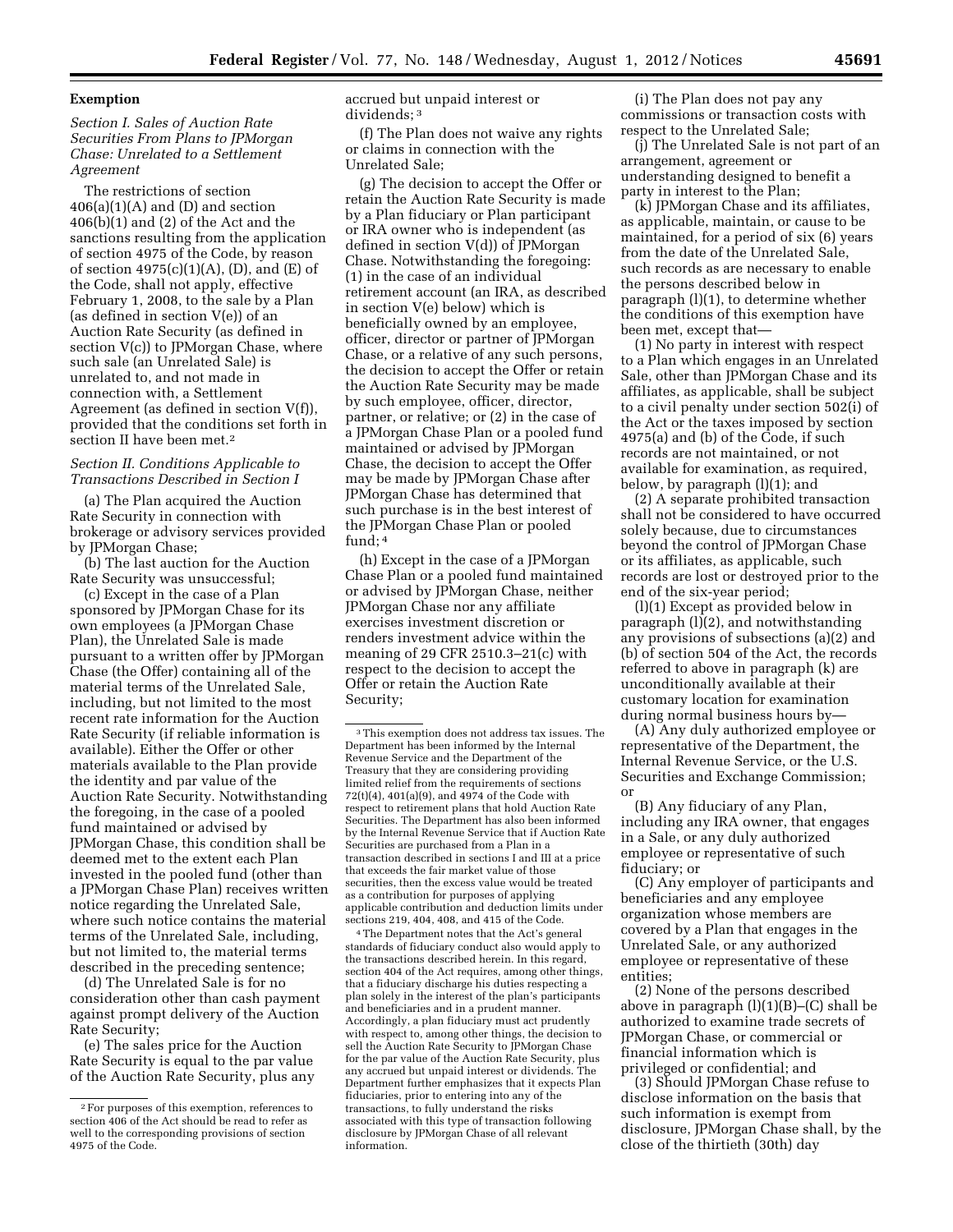following the request, provide a written notice advising that person of the reasons for the refusal and that the Department may request such information.

## *Section III. Sales of Auction Rate Securities From Plans to JPMorgan Chase: Related to a Settlement Agreement*

The restrictions of section  $406(a)(1)(A)$  and (D) and section 406(b)(1) and (2) of the Act and the sanctions resulting from the application of section 4975 of the Code, by reason of section  $4975(c)(1)(A)$ , (D), and (E) of the Code, shall not apply, effective February 1, 2008, to the sale by a Plan of an Auction Rate Security to JPMorgan Chase, where such sale (a Settlement Sale) is related to, and made in connection with, a Settlement Agreement, provided that the conditions set forth in Section IV have been met.

## *Section IV. Conditions Applicable to Transactions Described in Section III*

(a) The terms and delivery and timing of the Offer are consistent with the requirements set forth in the Settlement Agreement;

(b) The Offer or other documents available to the Plan specifically describe, among other things:

(1) How a Plan may determine: the Auction Rate Securities held by the Plan with JPMorgan Chase, the purchase dates for the Auction Rate Securities, and (if reliable information is available) the most recent rate information for the Auction Rate Securities;

(2) The number of shares and par value of the Auction Rate Securities available for purchase under the Offer;

(3) The background of the Offer;

(4) That participating in the Offer will not result in or constitute a waiver of any claim of the tendering Plan;

(5) The methods and timing by which Plans may accept the Offer;

(6) The purchase dates, or the manner of determining the purchase dates, for Auction Rate Securities tendered pursuant to the Offer;

(7) The timing for acceptance by JPMorgan Chase of tendered Auction Rate Securities;

(8) The timing of payment for Auction Rate Securities accepted by JPMorgan Chase for payment;

(9) The methods and timing by which a Plan may elect to withdraw tendered Auction Rate Securities from the Offer;

(10) The expiration date of the Offer;

(11) The fact that JPMorgan Chase may make purchases of Auction Rate Securities outside of the Offer and may otherwise buy, sell, hold or seek to restructure, redeem or otherwise dispose of the Auction Rate Securities;

(12) A description of the risk factors relating to the Offer as JPMorgan Chase deems appropriate;

(13) How to obtain additional information concerning the Offer; and

(14) The manner in which information concerning material amendments or changes to the Offer will be communicated to affected Plans;

(c) The terms of the Settlement Sale are consistent with the requirements set forth in the Settlement Agreement; and

(d) All of the conditions in Section II have been met with respect to the Settlement Sale.

### *Section V. Definitions*

For purposes of this exemption: (a) The term ''affiliate'' means: Any person directly or indirectly, through one or more intermediaries, controlling, controlled by, or under common control with such other person;

(b) The term ''control'' means: The power to exercise a controlling influence over the management or policies of a person other than an individual;

(c) The term ''Auction Rate Security'' means a security that:

(1) Is either a debt instrument (generally with a long-term nominal maturity) or preferred stock; and

(2) Has an interest rate or dividend that is reset at specific intervals through a Dutch auction process;

(d) A person is ''independent'' of JPMorgan Chase if the person is:

(1) Not JPMorgan Chase or an affiliate; and

(2) Not a relative (as defined in ERISA section 3(15)) of the party engaging in the transaction;

(e) The term ''Plan'' means: An individual retirement account or similar account described in section  $4975(e)(1)(B)$  through  $(F)$  of the Code (an IRA); an employee benefit plan as defined in section 3(3) of ERISA; or an entity holding plan assets within the meaning of 29 CFR 2510.3–101, as modified by ERISA section 3(42); and

(f) The term ''Settlement Agreement'' means: A legal settlement involving JPMorgan Chase and a U.S. state or federal authority that provides for the purchase of an Auction Rate Security by JPMorgan Chase from a Plan.

*Effective Date:* This exemption is effective as of February 1, 2008.

For a more complete statement of the facts and representations supporting the Department's decision to grant this exemption, refer to the notice of proposed exemption published in the **Federal Register** on December 13, 2011 at 76 FR 77594.

**FOR FURTHER INFORMATION CONTACT:**  Anna Mpras Vaughan of the

Department, telephone (202) 693–8565. (This is not a toll-free number.)

## **South Plains Financial, Inc. Employee Stock Ownership Plan (the Plan) Located in Lubbock, TX**

[Prohibited Transaction Exemption 2012–15; Exemption Application No. D– 11582].

### **Exemption**

The restrictions of sections  $406(a)(1)(A)$ , (D) and (E),  $406(a)(2)$ , 406(b)(1) and (b)(2), 407(a)(1)(A) of the Act and the sanctions resulting from the application of section 4975 of the Code,5 by reason of section  $4975(c)(1)(A)$ ,  $(D)$ and (E) of the Code, shall not apply, (1) effective December 17, 2008, to the acquisition and holding by the Plan of certain interests (the LLC Interests) in SPFI Investment Group, LLC (the LLC), a former wholly owned subsidiary of the Plan sponsor, South Plains Financial, Inc. (SPF), which were distributed (the Distribution) as dividends to the Plan as a shareholder of SPF; and (2) the proposed redemption (the Redemption) by the LLC of the LLC Interests held by the Plan.

This exemption is subject to the following conditions:

(a) The Plan's acquisition and holding of the LLC Interests occurred in connection with the Distribution, wherein the Plan acquired the LLC Interests automatically and without any action on its part.

(b) The Plan's acquisition of the LLC Interests resulted from an independent act of SPF as a corporate entity for business reasons which did not involve the Plan. As such, all shareholders of SPF, including the Plan, were treated in the same manner.

(c) The Plan paid no fees or commissions in connection with the acquisition and holding of the LLC Interests.

(d) Within ninety (90) days after the date of publication of this notice in the **Federal Register**, the LLC redeems the LLC Interests held by the Plan for no less than the greater of \$1,036,665 or the fair market value of the LLC Interests on the date that the Redemption occurs.

(e) The Redemption is a one-time sale of the LLC Interests for cash.

(f) The terms and conditions of the Redemption are at least as favorable to the Plan as those obtainable in an arm's length transaction with an unrelated party.

<sup>5</sup>For purposes of this exemption, references to section 406 of the Act should be read to refer as well to the corresponding provisions of section 4975 of the Code.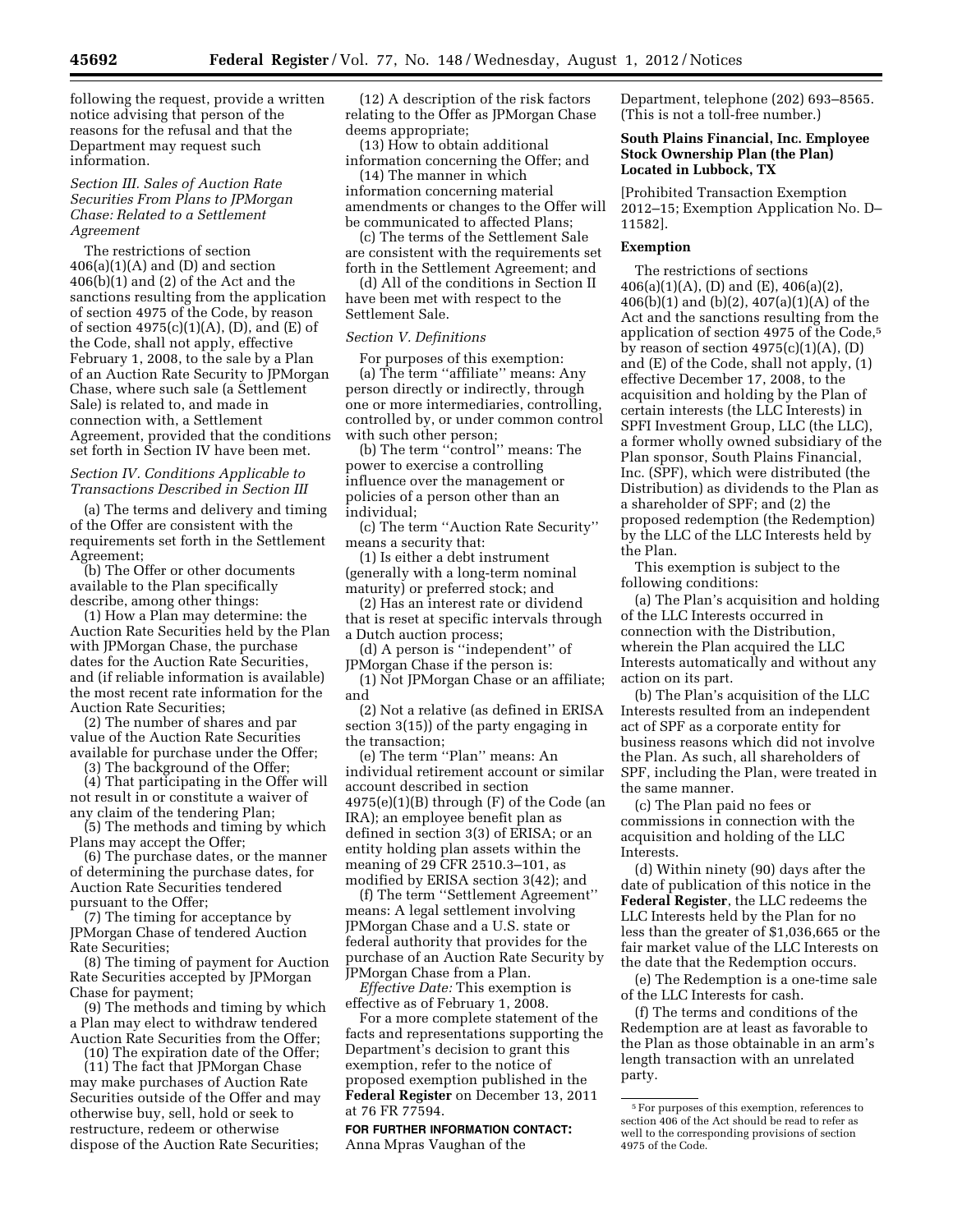(g) The Plan pays no commissions, costs or other expenses in connection with the Redemption.

(h) An independent fiduciary has approved the Redemption and monitors such transaction on behalf of the Plan.

*Effective Date:* This exemption is effective as of December 17, 2008, with respect to the acquisition and holding by the Plan of the LLC Interests. In addition, this exemption is effective as of the date of this final exemption with respect to the LLC's Redemption of the LLC Interests held by the Plan.

For a more complete statement of the facts and representations supporting the Department's decision to grant this exemption, refer to the notice of proposed exemption published in the **Federal Register** on March 30, 2012, at 77 FR 19345.

### **FOR FURTHER INFORMATION CONTACT:** Ms.

Anna Mpras Vaughan of the Department, telephone (202) 693–8565. (This is not a toll-free number.)

## **Meridian Medical Associates, S.C. Employees' Retirement Plan and Trust (the Plan) Located in Joliet, Illinois**

[Prohibited Transaction Exemption 2012–16; Exemption Application No. D– 11649]

### **Exemption**

#### *I—Transactions*

The restrictions of sections 406(a)(1)(A), 406(a)(1)(D), 406(b)(1), and 406(b)(2) of the Act and the sanctions resulting from the application of section 4975 of the Code, by reason of section 4975(c)(1)(A), 4975(c)(1)(D), and 4975(c)(1)(E) of the Code, will not apply to:

(a) The cash purchase (the Purchase) by the Plan (formerly, the Will County Medical Associates, S.C. Employees' Retirement Plan & Trust) of a 52 percent (52%) beneficial ownership interest in a parcel of improved real property (the Annex) located in Joliet, Illinois, from the JMG Property, LLC (the LLC), a party in interest with respect to the Plan;

(b) The entry by the Plan through a land trust (no. 6722), into a lease (the Annex Lease) with Meridian Medical Associates, S.C. (the Employer) (formerly, the Will County Medical Associates, S.C.), as lessee, of a 52 percent (52%) beneficial ownership interest in the Annex; and

(c) The personal guarantees, jointly and severally, by each of the shareholders of the Employer of the obligations of such Employer under the terms of the Annex Lease; provided that the conditions set forth, below, in Section II are satisfied.

### *II—Conditions*

(a) With respect to the Purchase by the Plan of a 52 percent (52%) beneficial ownership interest in the Annex from the LLC:

(1) The Purchase is a one-time transaction for cash;

(2) The terms and conditions of the Purchase are no less favorable to the Plan than those obtainable by the Plan under similar circumstances when negotiated at arm's length with unrelated third parties;

(3) Prior to entering into the Purchase, an independent, qualified fiduciary (the I/F) determines that the Purchase is in the interest of, and protective of the Plan and of its participants and beneficiaries;

(4) The I/F negotiates, reviews, and approves the terms of the Purchase prior to the consummation of such Purchase;

(5) The acquisition price paid by the Plan for a 52 percent (52%) beneficial ownership interest in the Annex is not more than the fair market value of such interest, as determined by an independent, qualified appraiser, as of the date of the Purchase;

(6) An independent, qualified appraiser determines, as of the date of the Purchase, the fair market value of a parcel of improved real property (the Original Facility), which is adjacent to the Annex, and in which the Plan holds a 100 percent (100%) beneficial ownership interest through a land trust (no. 2024);

(7) Immediately following the Purchase, the combined fair market value of the Plan's 52 percent (52%) beneficial ownership interest in the Annex and the fair market value of the Plan's 100 percent (100%) beneficial ownership interest in the Original Facility when added together (the Combined Facility) does not exceed 20 percent (20%) of the fair market value of the total assets of the Plan;

(8) In the event of any actual or potential divergence of interests between the Plan and the LLC, that results as a consequence of their shared ownership interest in the Annex, the I/F takes appropriate steps to resolve such conflicts of interest and in all events acts prudently and solely in the interest of the Plan with respect to all decisions pertaining to the acquisition, holding, management, and disposition of the Plan's interest in the Annex. To the extent that a conflict occurs, the I/ F has, by its written agreement, the sole authority acting on behalf of the Plan to determine the resolution of any conflict that arises from the shared beneficial ownership of the Annex by the Plan and the LLC; and that such determination shall be binding on the LLC; and

(9) The Plan does not incur any fees, costs, commissions, or other charges as a result of engaging in the Purchase, other than the necessary and reasonable fees payable to the I/F and to the independent, qualified appraiser, respectively.

(b) With respect to the Annex Lease:

(1) The terms and conditions of the Annex Lease are no less favorable to the Plan than those obtainable by the Plan under similar circumstances when negotiated at arm's length with unrelated third parties;

(2) Prior to entering into the Annex Lease, the I/F, acting on behalf of the Plan, negotiates, reviews, and approves the terms and conditions of the Annex Lease, and determines that the Annex Lease is in the interest of, and protective of the Plan and its participants and beneficiaries;

(3) The I/F monitors and enforces compliance with the conditions of this exemption and monitors and enforces compliance with all of the terms of the Annex Lease throughout the initial term of such lease and throughout the duration of each renewal of such lease, and is also responsible for legally enforcing the payment of rent and the proper performance of all other obligations of the Employer under the terms of such lease;

(4) The rent paid to the Plan by the Employer under the initial term of the Annex Lease, and the rent paid to the Plan by the Employer during each renewal of such lease, is based upon the fair market value of the Annex, as established by an independent, qualified appraiser at the time of such initial term and at the time of each renewal of such lease;

(5) The rent under the Annex Lease is adjusted at the commencement of the second year of the term of such lease and is adjusted every second year thereafter by the I/F, based on an appraisal of the fair market value of the Annex, as established by an independent, qualified appraiser at the time of each such adjustment of rent. If twelve percent (12%) of the fair market value of the Annex, established by such appraisal at the time of any such adjustment, is greater than the then current base rent under the Annex Lease, then the base rent is revised by the I/F to reflect the increase in fair market value of the Annex, as established by such appraisal. If twelve percent (12%) of the fair market value of the Annex, established by such appraisal at the time of any such adjustment, is less than or equal to the then current base rent, then the base rent remains unchanged by the I/F;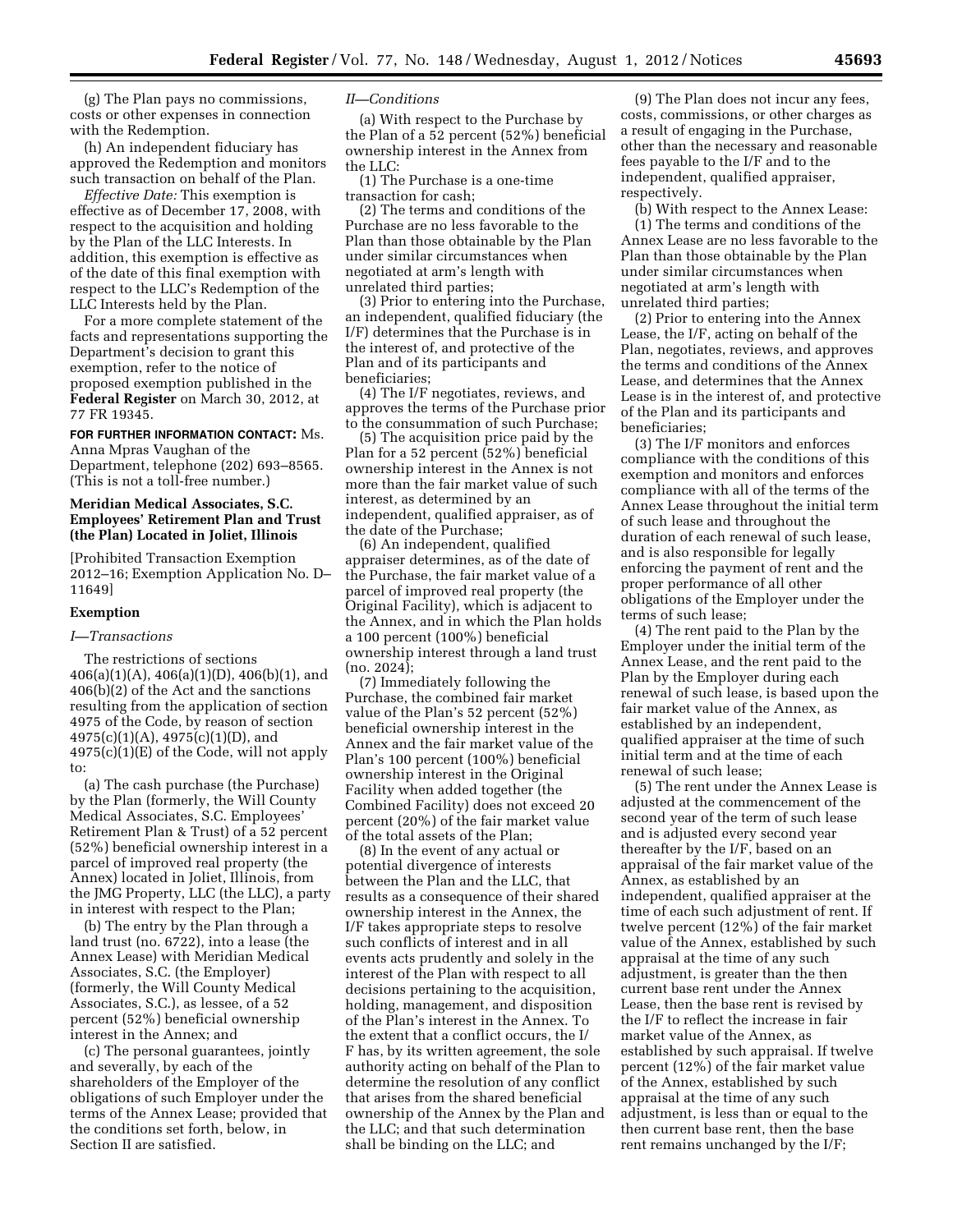(6) The terms of the Annex Lease shall be triple net, such that the Employer, as lessee, is responsible for paying, in addition to monthly rent, all costs for maintenance, taxes, utilities, and insurance on the Annex;

(7) Prior to entering into any renewal of the Annex Lease, the I/F, acting on behalf of the Plan, approves such renewal beyond the initial term of such lease; and

(8) The Plan does not incur any fees, any costs, any commissions, and any other charges and expenses as a result of entering into the Annex Lease, other than the necessary and reasonable fees payable to the I/F and payable to the independent, qualified appraiser, respectively.

For a more complete statement of the facts and representations supporting the Department's decision to grant this exemption refer to the Notice of Proposed Exemption published on June 1, 2012, at 77 FR 32686.

**FOR FURTHER INFORMATION CONTACT:** Ms. Angelena C. Le Blanc of the Department, telephone (202) 693–8551. (This is not a toll-free number.)

## **TIB Financial Corp. Employee Stock Ownership Plan With 401(k) Provisions (the Plan) Located in Naples, Florida**

[Prohibited Transaction Exemption 2012–17; Exemption Application No. D– 11668]

### **Exemption**

The restrictions of sections  $406(a)(1)(A)$  and  $(E)$ ,  $406(a)(2)$ ,  $406(b)(1)$ , 406(b)(2), and 407(a) of the Act and the sanctions resulting from the application of section  $4975(c)(1)(A)$  and  $(\overline{E})$  of the Code,6 shall not apply, effective December 17, 2010 through January 18, 2011, to: (1) the acquisition of certain stock rights (the Rights) by the Plan in connection with, and under the terms and conditions of, a Rights offering (the Offering) by TIB Financial Corp. (TIB or the Applicant), the Plan sponsor and a party in interest with respect to the Plan, and (2) the holding of the Rights by the Plan during the subscription period of the Offering; provided that the following conditions were met:

(a) The receipt of the Rights by the Plan occurred pursuant to Plan provisions for individually directed investments of such accounts, in connection with the Offering, and was made available by TIB on the same terms to all shareholders of record (the Shareholders) of TIB's common stock

(Common Stock) as of 4:01 p.m., New York City time, on July 12, 2010 (the Record Date);

(b) The acquisition of the Rights by the Plan resulted from an independent act of TIB as a corporate entity, and all holders of the Rights, including the Plan, were treated in the same manner with respect to such acquisition;

(c) All Shareholders of Common Stock, including the Plan, received the same proportionate number of Rights based on the number of shares of Common Stock held by such Shareholders;

(d) All decisions regarding the Rights held by the Plan were made by the individual Plan participants (Participants) whose accounts in the Plan received the Rights pursuant to the Offering, in accordance with the provisions under the Plan for individually-directed investment of such account; and

(e) The Plan did not pay any fees or commissions in connection with the acquisition and or holding of the Rights.

*Effective Date:* This exemption is effective from December 17, 2010, through and including January 18, 2011.

## **Written Comments**

The Department invited all interested persons to submit written comments and/or requests for a public hearing with respect to the notice of proposed exemption on or before May 21, 2012. During the comment period, the Department received one written comment from a Participant concerning the benefit of the Offering to the Plan and the provision of information to Participants concerning the terms of the Offering. The Participant's comment, as well as the Applicant's response to the issues raised therein, is described below. The Department received no hearing requests.

### *Participant's Comment*

The Participant's comment concerned the Participant's belief that the Offering was conducted in a manner that was not in the benefit of the Participants in the Plan, and that TIB failed to provide information to Participants regarding their rights and obligations under the terms of the Offering. In this regard, the Participant states that a third party investment counselor whom the Participant solicited for advice suggested that the Offering benefited TIB, but did not necessarily benefit the Participants in the Plan. Furthermore, the Participant states that Participants had no choice except to deal with the terms of the Offering. Finally, the Participant states that Participants did not receive information regarding whom to contact or how to receive assistance concerning the terms of the Offering.

#### *Applicant's Response*

The Applicant reviewed the Participant's comment and disagreed with the Participant's characterization of the Offering and the Participant's opportunity to participate in the Offering. In response to the Participant's assertion that the Offering benefited TIB, but did not necessarily benefit the Participants in the Plan, the Applicant states that the Offering was intended as an opportunity for all shareholders of TIB Stock including those who held the TIB Stock in the Plan, to acquire additional shares of TIB Stock at a price below that available in the market at that time. In this regard, the Applicant notes that, as set forth in the proposed exemption, the subscription price was \$15 per share of TIB Stock and the closing price per share of TIB Stock on the business day prior to the expiration of the Offering was \$19.51 per share, an immediate gain of \$4.51 per share for those shareholders of TIB Stock who exercised their Rights.

In response to the Participant's assertion that not enough information was provided to Participants concerning the terms of the Offering, the Applicant states that TIB provided Participants who held TIB Stock in their TIB Stock Fund with sufficient information and the opportunity to participate in the Offering. The Applicant states that all Plan Participants who held shares of TIB Stock in the TIB Stock Fund in the Plan were provided with the opportunity to participate in the Offering on the same terms as other shareholders of TIB Stock (except for the exercise process and the absence of fees and sales commissions for shares of TIB Stock held in the TIB Stock Fund), including any employees who held shares of Stock in accounts outside the Plan.

The Applicant notes that, in order to participate in the Offering with respect to shares of TIB Stock that were held in the Plan, Participants were mailed the ''Instructions for Participants in the TIB Financial Corp. Employee Stock Ownership Plan with 401(k) Provisions—Important information on the TIB Financial Corp. Rights Offering,'' that provided Participants with instructions on how to exercise the Rights that were allocated to a Participant's Plan account. In addition, the Applicant states that Participants were provided with a special election form to exercise their Rights and a prospectus that was provided to all shareholders of TIB Stock that described the Offering in more detail.

<sup>6</sup>For purposes of this exemption, references to the provisions of Title I of the Act, unless otherwise specified, refer also to the corresponding provisions of the Code.